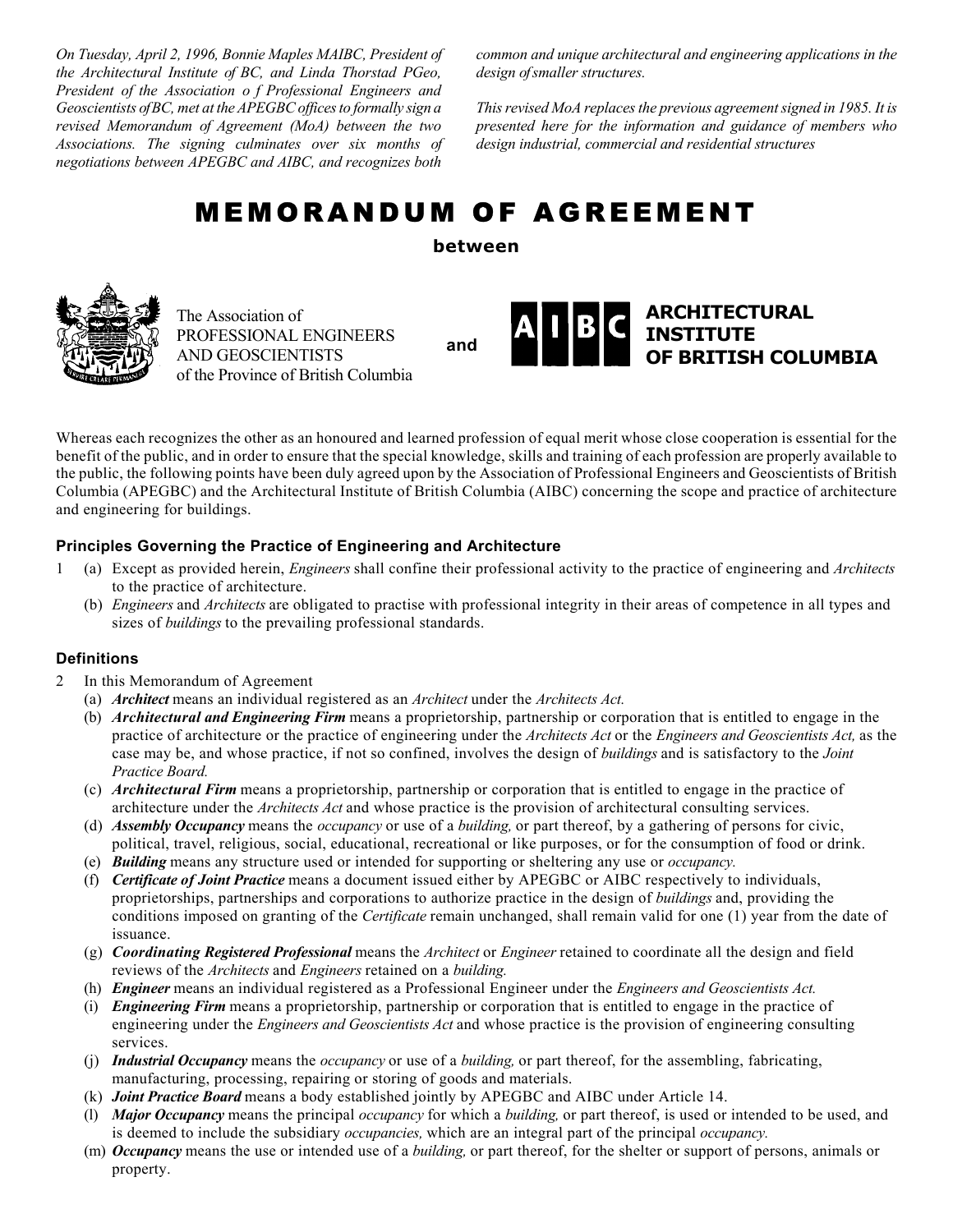(n) *Prime Consultant* means the individual, proprietorship, partnership or corporation who or which is directly responsible to a client for the execution of architectural and engineering work performed in the design and field review of a *building.* 

### **Principles Governing the Joint Practice of Engineering and Architecture**

- 3 (a) In the design of *buildings, Engineering Firms* shall have a *Certificate of Joint Practice* from AIBC if their professional activity includes the practice of engineering and architecture; *Architectural Firms* shall have a *Certificate of Joint Practice* from APEGBC if their professional activity includes the practice of architecture and engineering.
	- (b) *Engineers* may be employed by *Architects* and *Architectural Firms* and *Architects* may be employed by *Engineers* and *Engineering Firms.*

#### **Principles Governing the Choice of Prime Consultant and Coordinating Registered Professional**

- 4 (a) A client is free to select the *Prime Consultant* of the client's choice.
	- (b) A client is free to select the *Coordinating Registered Professional* of the client's choice.

#### **Building Occupancies**

- 5 *Building occupancies* for which any architectural services provided by an *Engineer* shall be deemed to be incidental and ancillary to the practice of engineering are:
- (a) *Major industrial occupancies*, which may include up to 275  $m<sup>2</sup>$  of floor area of a subsidiary assembly occupancy or up to 600 m2 of floor area of any other subsidiary occupancy.
- (b) *Major industrial occupancies* of an individual tenancy within a multi-tenant *building*, which may include up to 275 m<sup>2</sup> of floor area of a subsidiary assembly *occupancy* or up to 600 m<sup>2</sup> of floor area of any other subsidiary *occupancy*. Nothing in this clause shall permit an *Engineer* to enable someone who is not an *Architect* or an *Engineer* to provide

architectural services.

- 6 *Buildings* for which any engineering services provided by an *Architect* shall be deemed to be incidental and ancillary to the practice of architecture are:
	- (a) *Buildings* of business and personal services, mercantile, medium-hazard industrial or low-hazard industrial oc*cupancy* up to a maximum of two storeys in *building* height and up to 600 m<sup>2</sup> of floor area; and
- (b) *Buildings* of residential *occupancy* up to a maximum of three storeys in *building* height and up to 600 m<sup>2</sup> of floor area.

 Nothing in this clause shall permit an *Architect* to provide engineering services for components that require structural design, as opposed to selection from building code tables.

- 7 For *building occupancies* other than those covered by Articles 5 and 6, whose design and field review require, by law, the services of both *Architects* and *Engineers*:
	- (a) *Architects* will be required to provide architectural services other than those that are necessarily incidental and ancillary to the engineering work.
	- (b) *Engineers* will be required to provide engineering services other than those that are necessarily incidental and ancillary to the architectural work.

 Nothing in paragraphs 7(a) and 7(b) above shall prevent an *Architect* or *Engineer* from showing on drawings the engineering or architectural aspects necessary for coordination purposes.

- 8 (a) An *Engineer's* entitlement to provide incidental and ancillary architectural services shall not permit an *Engineer* to perform all architectural services in connection with a *building* requiring the services of both professions.
	- (b) An *Architect's* entitlement to provide incidental and ancillary engineering services shall not permit an *Architect* to perform all engineering services in connection with a *building* requiring the services of both professions.

#### **Signing and Sealing of Drawings**

9 (a) Architectural drawings for *buildings* shall be signed and sealed by an *Architect* (except as permitted under Article 5). (b) Engineering drawings for *buildings* shall be signed and sealed by an *Engineer* (except as permitted under Article 6).

#### **The Practice of Engineering and Architecture by Architectural Firms**

10 An *Architectural Firm* shall be entitled to a *Certificate of Joint Practice* from APEGBC provided that it employs on a full-time basis one or more *Engineers* who shall take responsibility for engineering work. The *Certificate of Joint Practice* granted under these circumstances entitles the *Architect* or *Architectural Firm* to hold themselves out as *Architect(s)* and *Engineer(s)*.

#### **The Practice of Engineering and Architecture by Jointly Owned Firms**

11 A proprietorship, partnership or corporation owned by *Engineers* and *Architects* who are, respectively, members of APEGBC and AIBC, is entitled to practise both engineering and architecture under the *Engineers and Geoscientists Act* and the *Architects Act.*